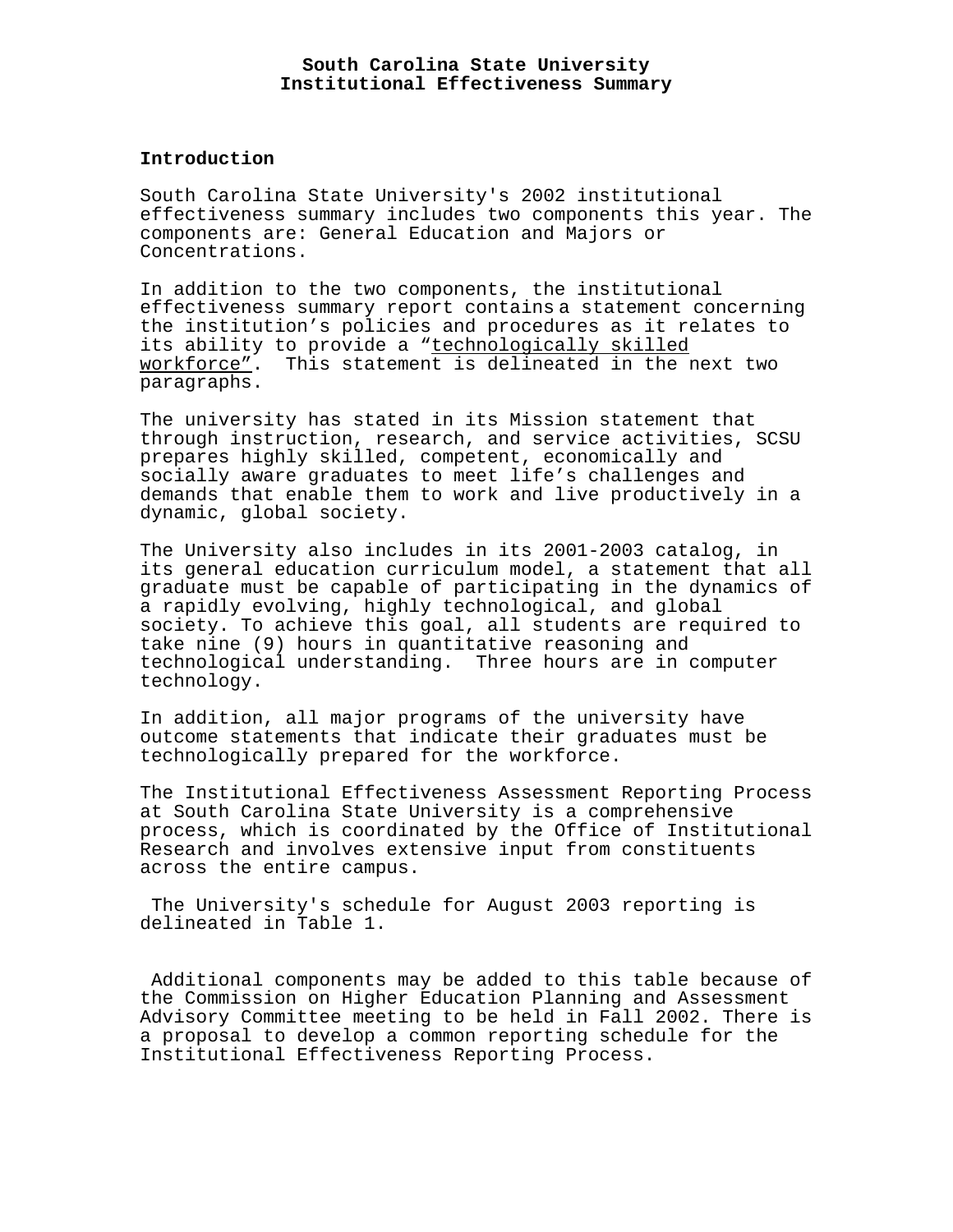## **Table 1. Individuals/Offices involved in Institutional Effectiveness Assessment reporting and Reporting Cycle.**

| Component                    | Individual/Office | Reporting Cycle |
|------------------------------|-------------------|-----------------|
|                              |                   |                 |
| Majors or<br>Concentrations* | Chairs/Deans      | August 2003     |

The University has established an Assessment Committee. This committee establishes and monitors policies to assess academic programs, select assessment instruments, and make recommendations for the improvement of programs in conjunction with the appropriate department chair/program director.

The assessment process for South Carolina State University's academic and administrative programs and services focuses on the development of annual program plans. These plans include the following: 1) a description of the programs' relationship to the University's mission statement; 2) identification of program outcomes and assessment criteria; and, 3) identification of how the assessment results will be used to improve the program and service.

# **1. General Education**

 The General Education Curriculum (GEC) at South Carolina State University (SCSU) is designed to ensure that the following outcomes are achieved.

- 1. All students will attain literacy---read with comprehension, write and think systematically and logically, and speak with clarity in a manner that is articulate and reflective of the educated.
- 2. Graduates will possess factual knowledge and conceptual understanding of the significance, impact and value of world art, history, culture, and humanities-based disciplines to enhance their general awareness of world issues and the complexities of modern culture.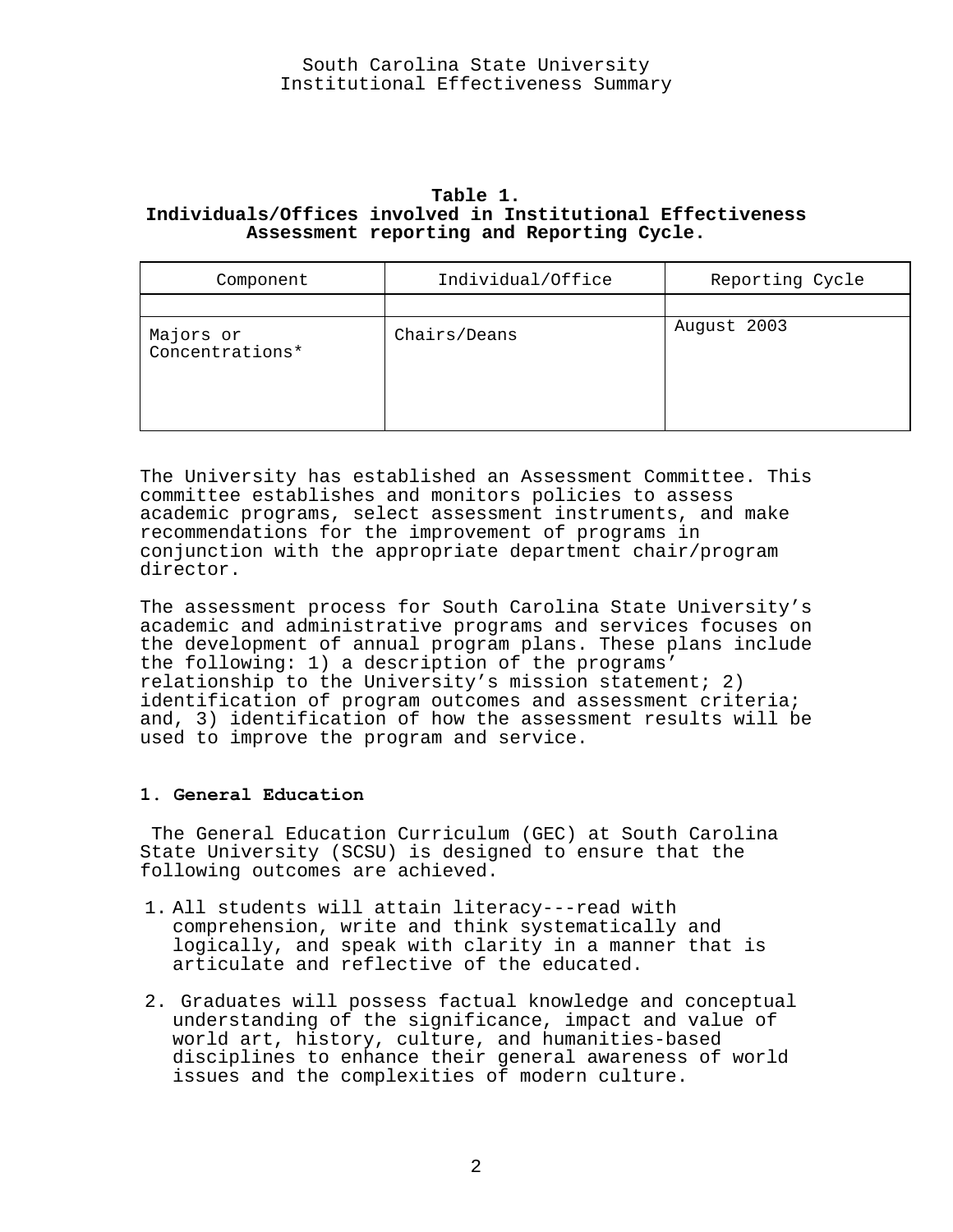- 3. Graduates will possess quantitative knowledge of the life-related mathematics, sciences, economics, commerce and contemporary technologies.
- 4. Graduates will be fully functional, self-reliant contributors to the evolving global culture in which they all must participate.

Due to budget cuts, the University did not purchase a standardized examination as outlined in the plan of action of the last General Education report.

The Senior Exit Survey was used as the assessment tool for this reporting cycle.

Data will be collected on the fall 2002 entering freshmen class to determine the impact of the GEC Curriculum on their success in their respective majors. A team is developing a standardized test bank of questions to assess the GEC Curriculum using the Instructional Research Development Program, Socket.

During 2002-2003 academic year, the research study listed above will be full developed by the assessment committee, General Education Faculty, and Socket Team. The results will be shared in the next General Education report.

## **ASSESSMENT RESULTS**

The Senior Exit Survey provides subjective data on desired outcomes of the general education curriculum. Graduating seniors complete this survey. This report will discuss the results of the 2001 survey. Five hundred and eighty-eight graduating seniors completed the survey. This is 81.2% of the students who graduated. The results of the survey were very positive. Sixty-eight percent of the respondents were female and 32% were male. Black students comprised 94% of the group; 4% were White, 1% Hispanic and 1% reported other.

The overall picture of the self-report data was positive on the key indicators: ability to write effectively, ability to speak effectively, critical thinking, scientific reasoning, mathematical and reasoning skills, problem solving, understanding computer technology, developing leadership skills, understanding of different beliefs, and working cooperatively in a group setting.

Ninety percent (90%) of the graduating seniors agreed that the statements indicating improvements in the specific area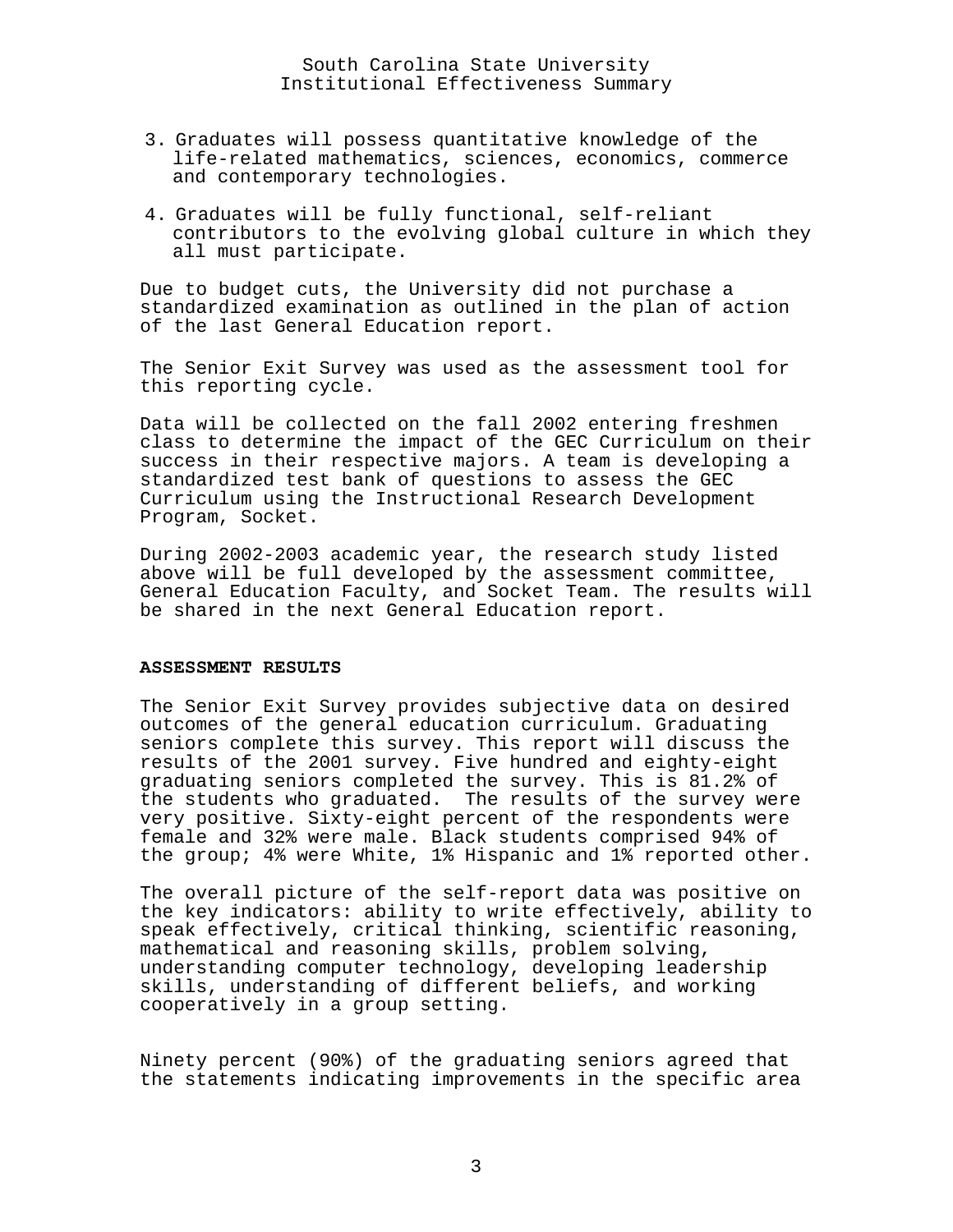of communication skills (writing, speaking, and critical thinking) were due to the General Education Curriculum.

The Scientific Reasoning and Mathematical and Reasoning Skills indicators received the lowest level of satisfaction. Only 72% of the graduating seniors agreed that the General Education Curriculum improved their skills in these areas.

### **USE OF RESULTS/ACTION TAKEN**

- 1. In academic year 2002-2003, the Assessment Committee, Director of Freshmen Programs, and the General Education Faculty began the development of standardized assessment instrument to measure the effectiveness of the revised General Education Curriculum using the Instructional Assessment Model, Socket.
- 2. The data from the Senior Exit Survey will be analyzed by schools and/or programs to determine strategies for addressing the reasoning skills weaknesses identified by the respondents.

## 1. **MAJORS OR CONCENTRATIONS**

In this reporting cycle, the university is reporting on the assessment of the following majors: Agribusiness, Political Science, History, Psychology and Sociology Programs.

The assessment tools used during this assessment cycle to assess majors are as follows: a senior comprehensive exit examination to assess the competency of graduating majors, the senior project to assess the knowledge and skills obtained from various courses and to evaluate research skills, feedback from the advisory committees, internships, cooperative learning experiences, senior exit surveys, student evaluations, program review data, and licensure examinations pass rates, if applicable.

### **AGRIBUSINESS**

The Agribusiness program is designed to acquaint students with the food and fiber sector of the U.S. economy. Students are exposed to a variety of courses in marketing, management, agricultural policy and financial management. Assessment of students' program competencies is monitored by using the senior exit examination and internship data. This assessment data is also used to determine the effectiveness of instruction in agribusiness courses and to revise the curriculum.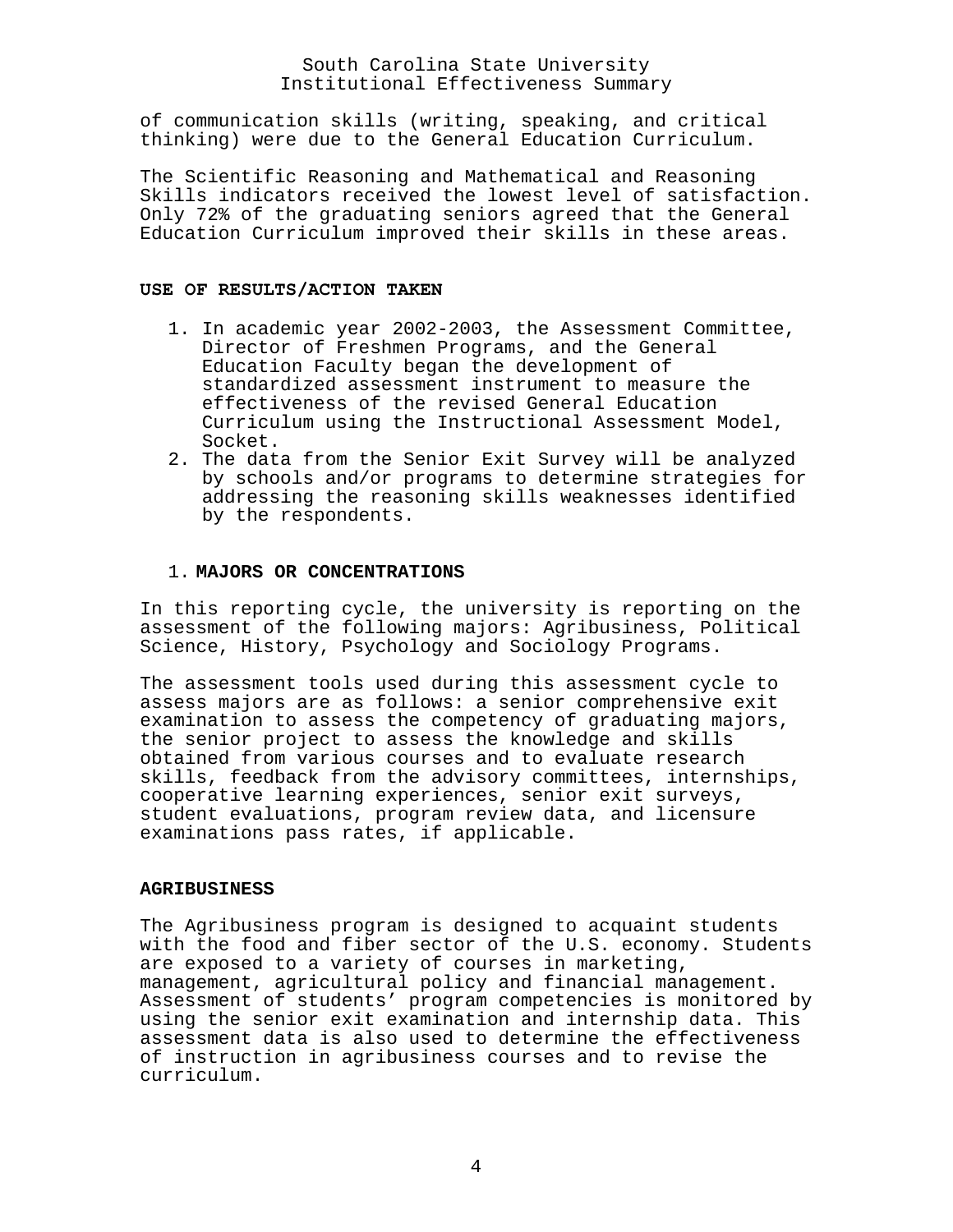### **ASSESSMENT RESULTS**

Results of the assessment revealed that the students are well prepared after completion of the program offerings. Over 90% of the students pass the examinations. The applied learning experiences (internships) have proven to be beneficial to students. Several course modifications have been made due to feedback from industry through the internship survey.

The program experienced a 98% placement rate of graduates in their field of study. The other 2% are continuing their study in graduate school.

The program's major weakness is low enrollment.

#### **USE OF RESULTS/ACTION TAKEN**

The annual assessment process of the Agribusiness program will continue. The following plan of action is being implemented to address the weakness identified in this assessment cycle.

- 1. The program faculty will work closely with the Office of Recruitment and Admissions to identify high school students who are interested in Agribusiness.
- 2. The Department of Agribusiness will collaborate with other colleges and universities in the state to attract transfer students and develop meaningful articulation agreements.

#### **SOCIAL SCIENCES**

In the area of Social Sciences, the following programs were assessed: the Teaching of History/Social Study, History and History Education, Political Science, Psychology, and Sociology.

# **TEACHING OF HISTORY/SOCIAL STUDIES AND HISTORY**

The Teaching of History/Social Studies and History programs primary function is to provide certified teachers for the state of South Carolina. In addition, graduates pursue jobs in government, business and industry.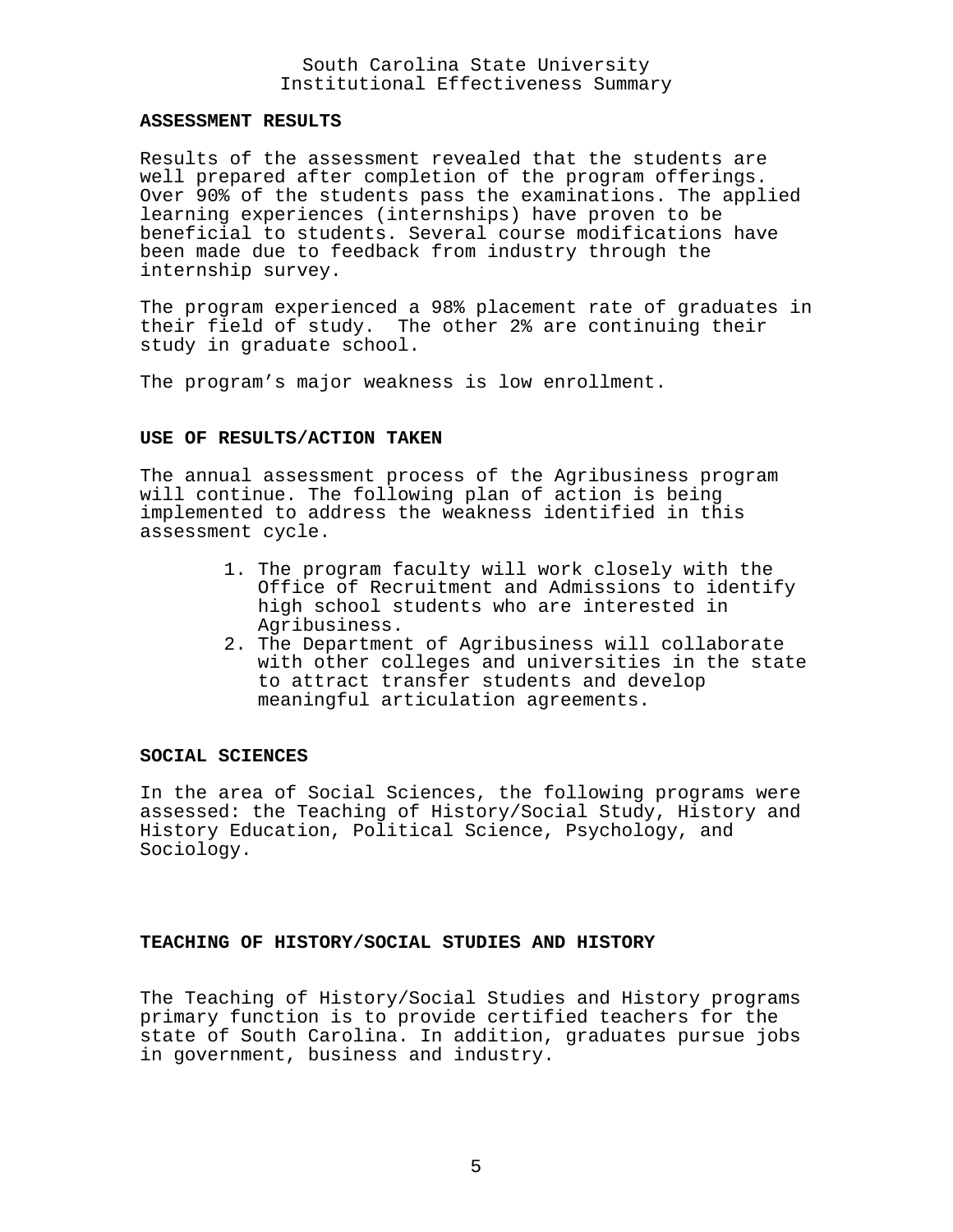### **ASSESSMENT RESULTS**

The assessment results revealed the following:

- 1. The History/Social Studies and History Education programs were combined in fall 1999 to meet the needs of the students.
- 2. Ninety-two percent of the students completing the senior exit survey rated the statements: How much your experience at SCSU has contributed to your growth and development in the area of: appreciation of cultural heritage and understanding of different beliefs as having a positive experience. This can be attributed to history and other related social sciences courses offered.
- 3. Fifty-seven percent (4 out of 7) of the social studies graduates passed the PRAXIS Specialty (NTE) examination.

The three major weaknesses of the program identified during the assessment cycle are as follows.

- 1. The poor pass rate of social studies majors on the PRAXIS Specialty (NTE) examination.
- 2. The lack of faculty to meet the student enrollment demand in general education courses.
- 3. The lack of resources to hire faculty.

## **USE OF RESULTS/PLAN OF ACTION**

The annual assessment process of the Teaching of History/Social Studies and History programs will continue. The following plan of action is being implemented to address the weaknesses identified in this assessment cycle.

- 1. The program faculty will work closely with the School of Education faculty to identify major weaknesses on the praxis examination and identify strategies to assist students in passing the examination.
- 2. The Department Chair will develop and submit a plan to the university administration to identify quality teaching faculty and resources to support the faculty salary.
- 3. The program faculty will develop web based history courses which will allow more students an opportunity take courses via distance education. This will help to reduce the number of traditional classes needed.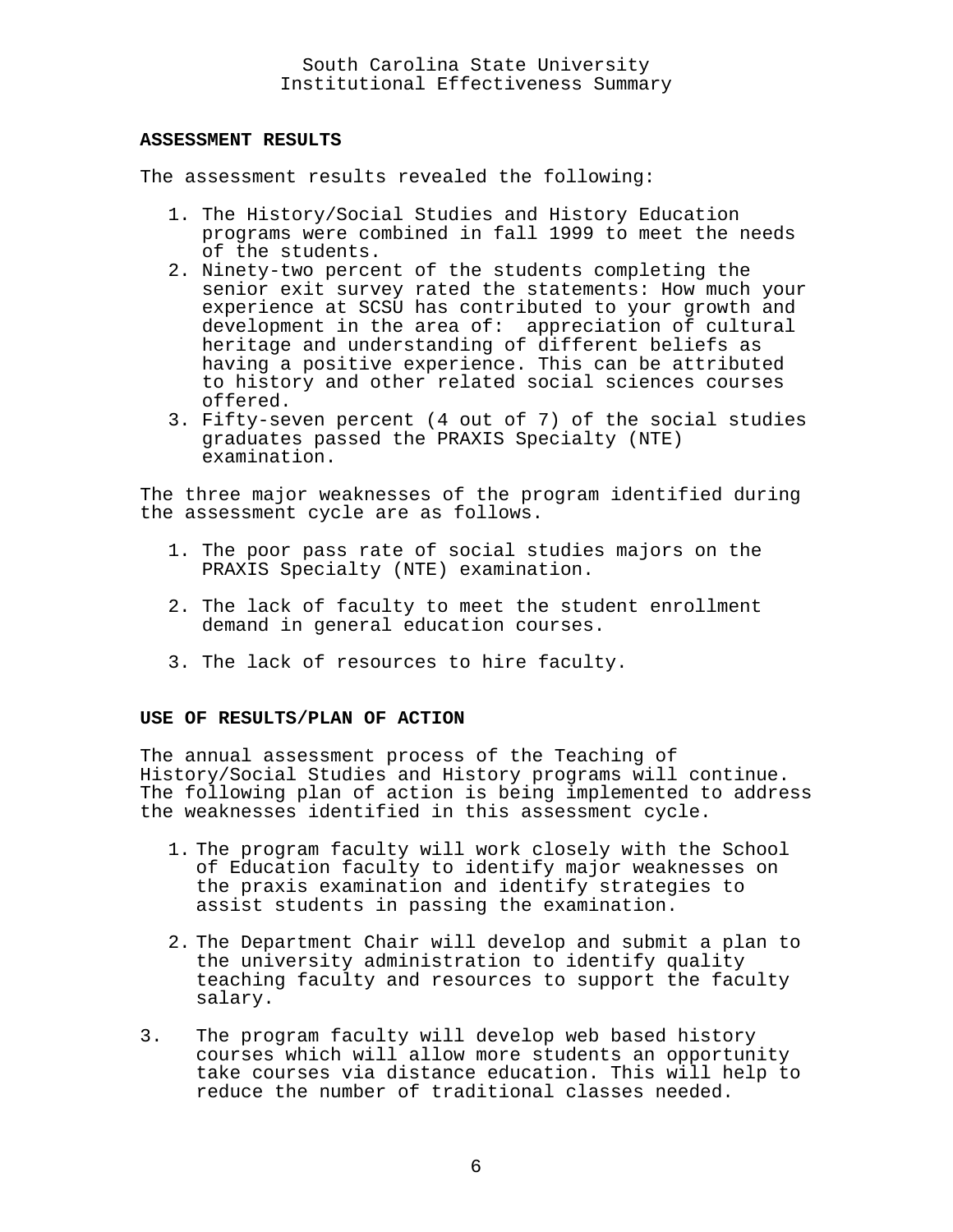### **POLITICAL SCIENCE**

This program provides training for graduates in three (3) concentrations: Professional, Pre-law, and Public Administration.

## **ASSESSMENT RESULTS**

The assessment results revealed the following:

- 1. The curriculum content was revised and the integration of technology was included in all courses.
- 2. The PS 252, American Government, has been developed for web delivery. A test bank was designed using the Socket Program.
- 3. During the assessment cycle, 100% of graduating Seniors (n=12) received passing score on the exit examination.
- 4. There is no follow-up plan to track graduate placement.

# **USE OF RESULTS/ACTION TAKEN**

The annual assessment process for the Political Science program will continue. The following plan of action is being implemented to address the weakness identified in this assessment cycle.

- 1. The program faculty will develop a graduate follow-up survey to track graduates.
- 2. The program faculty will work with the Career Planning and Placement Department to obtain information about graduates.

## **PSYCHOLOGY AND SOCIOLOGY**

Psychology and Sociology degree programs are designed to provide graduates employment opportunities in the field of social services, law enforcement, and anthropology.

#### **ASSESSMENT RESULTS**

The assessment results revealed the following:

- 1. Three new courses in human sexuality and medical sociology were added to improve the curriculum because of internship data.
- 2. The senior seminar was re-designed to become a capstone course for psychology majors.
- 3. A new program, PASS (Program in Applied Social Science) was developed for psychology and sociology majors. The